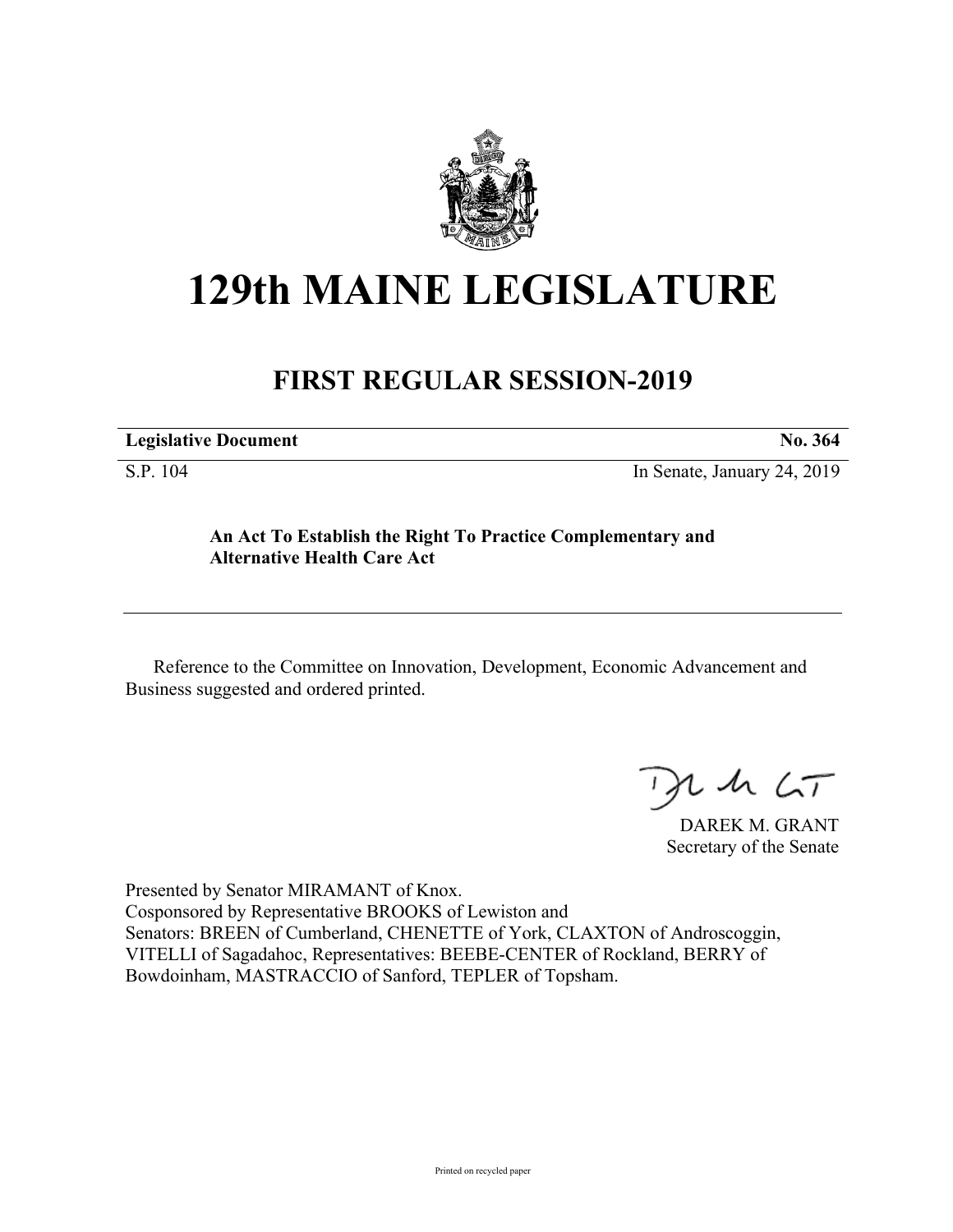| $\mathbf{1}$   | Be it enacted by the People of the State of Maine as follows:                                |
|----------------|----------------------------------------------------------------------------------------------|
| $\overline{2}$ | Sec. 1. 32 MRSA c. 113-B, sub-c. 5 is enacted to read:                                       |
| 3              | <b>SUBCHAPTER 5</b>                                                                          |
| 4              | <b>COMPLEMENTARY AND ALTERNATIVE HEALTH CARE</b>                                             |
| 5              | §12601. Short title                                                                          |
| 6              | This subchapter may be known and cited as "the Right To Practice Complementary"              |
| 7              | and Alternative Health Care Act."                                                            |
| 8              | §12602. License not required                                                                 |
| 9              | A person who provides health care services in accordance with this subchapter but            |
| 10             | who is not licensed, certified or registered in this State as a health care professional or  |
| 11             | practitioner under this Title does not violate any law relating to the licensing of health   |
| 12             | care professionals under this Title as long as the person complies with the requirements of  |
| 13             | this subchapter. For the purposes of this subchapter, "health care services" means           |
| 14             | complementary or alternative health care services.                                           |
| 15             | 1. Prohibited acts. A person providing health care services under this subchapter            |
| 16             | may not engage in any of the following activities:                                           |
| 17             | A. Performing surgery, setting fractures or performing any other procedure on a              |
| 18             | person that punctures the skin;                                                              |
| 19             | B. Administering or prescribing radiation, including x-ray radiation;                        |
| 20             | Prescribing or administering medications, drugs or devices that require a                    |
| 21             | prescription from a licensed health care professional;                                       |
| 22             | D. Recommending the discontinuance of medications or drugs or the use of devices             |
| 23             | prescribed by a licensed health care professional;                                           |
| 24             | E. Performing chiropractic adjustment of joints or spine; or                                 |
| 25             | F. Acting in any way that suggests, advertises or implies that the person providing          |
| 26             | health care services is licensed as a health care professional under any other chapter       |
| 27             | of this Title.                                                                               |
| 28             | <b>2. Required disclosures.</b> A person who provides health care services under this        |
| 29             | subchapter and is advertising or charging a fee for those services shall, prior to providing |
| 30             | services, disclose the following in writing to the person receiving services:                |
| 31             | A. The name, business address and telephone number of the person providing health            |
| 32             | care services;                                                                               |
| 33             | B. The fact that the person providing health care services is not a licensed health care     |
| 34             | professional;                                                                                |